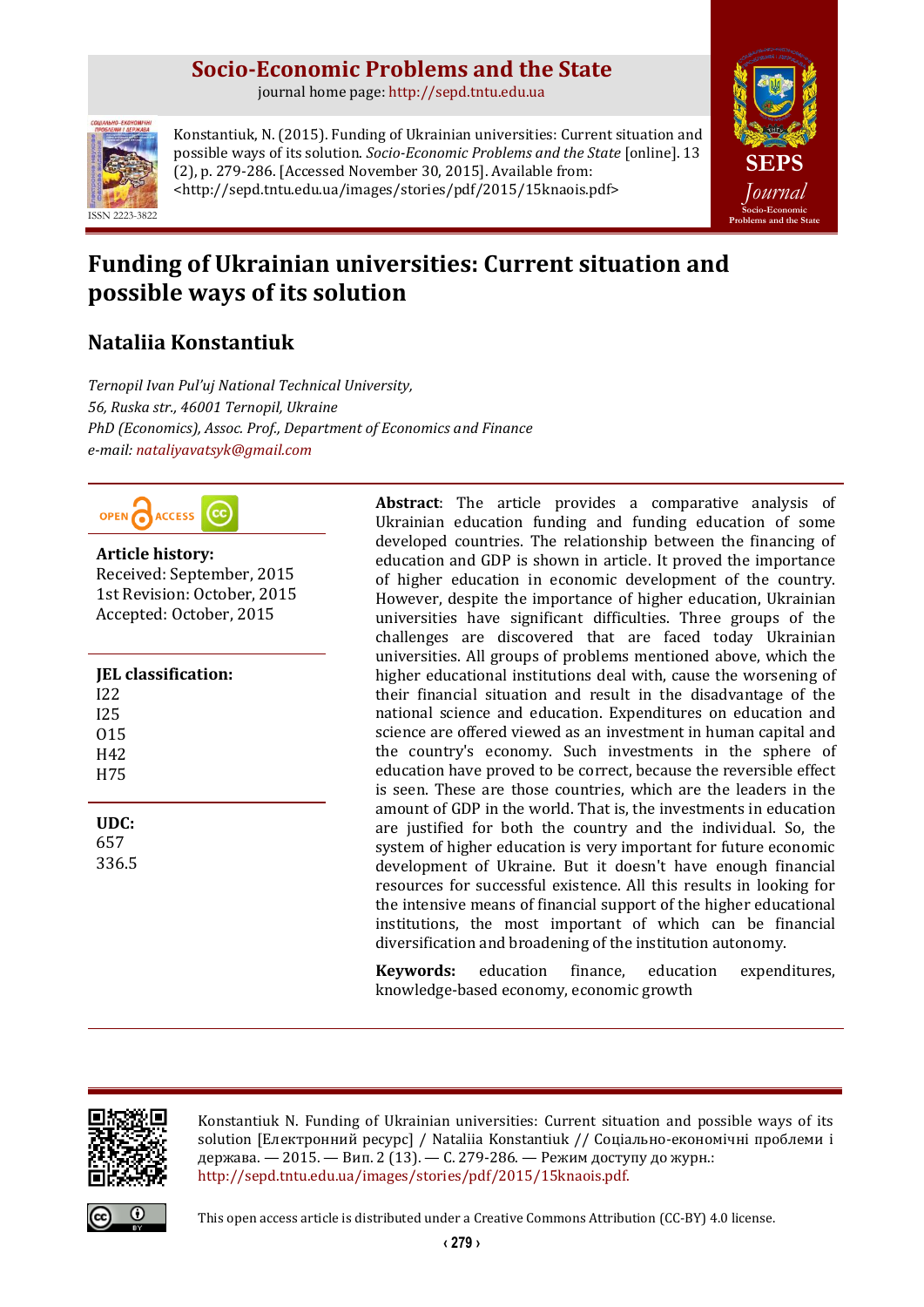## **1. Introduction**

The conception of knowledge as the source of economic development caused the appearance of new notion ''knowledge-based economy''. Knowledge (not so much the philosophic category, but the economic one) is becoming the major source of wealth of nations in the companies and countries. In the developed countries the amount of companies and institutions industrial assets is closely connected with their ability to generate new knowledge, intellectual capital.

Knowledge-based economy is becoming the base and the main component of ''innovation economy''. Its fundamental basis is productive knowledge and proper education, which characterizes the ability to apply humanitarian-intellectual capital in the production activity outcomes.

The main difference between the ''knowledge-based economy'' and so-called ''goods-based economy'' is that of continuous technological improvement of the production and self-reproduction of its knowledge factors, not their tearing away in the process of economic exchange, their quick renovation and relative availability to be applied.

The balance between the knowledge and resources has shifted so sufficiently towards the first one, that the knowledge has become one of the major factors in evaluating the living standards – more important than land, instruments or labour. Nowadays the most highly technologically developed economies are based on knowledge.

During the last 200 years neo-classic economics determined only two factors of production: labour and capital. Now it is different. The knowledge strengthens the capital and energy, having become the main assets of welfare, similar to those capitals and energy, which have changed the land and labour 200 years ago. Moreover, technological developments of the  $20<sup>th</sup>$  century have changed the main professions, which provide welfare, from those based on physical labour to those ''based on knowledge''. Technologies and knowledge today are the key factors of production.

In the system of the knowledge-based economy education plays the most important role as the source of intellectual capital and innovation potential of the nation, the sphere of total adaptation of the society to paradigm socio-cultural changes and the main way of acquiring the social skills and qualification individually. Educations, training of stuff, development of creativity are the main directions of the human capital formation, which is the source of strategic competitiveness and social profit in the future.

### **2. Analysis of the problem**

In modern society education is becoming the element of the economic growth strategy. Sufficient stimulus for the development of this sphere of activity has become the recognition and propagation of the human capital theory and, as the result, the education has not been treated yet as one of the types of the non-profitable consumption, but as the investments in human capital, which not only contribute to the direct economic and outside social advantages, but promote the economic growth. Thus, let us compare expenses for education in the countries – members of OECD and Ukraine.

| Table 1. Expenses for education in absolute values, 2012 |                                  |                                                      |               |                                                                     |               |                                                                                                        |               |  |  |
|----------------------------------------------------------|----------------------------------|------------------------------------------------------|---------------|---------------------------------------------------------------------|---------------|--------------------------------------------------------------------------------------------------------|---------------|--|--|
| Country                                                  | Amount<br>of DGP, \$<br>billions | <b>Expenses for education as</b><br>a part of DGP, % |               | <b>Expenses for education</b><br>in absolute values, \$<br>billions |               | <b>Expenses for education</b><br>in absolute values, per 10<br>thousand of population, \$<br>thousands |               |  |  |
|                                                          |                                  | All                                                  | <b>Higher</b> | All                                                                 | <b>Higher</b> | All                                                                                                    | <b>Higher</b> |  |  |
|                                                          |                                  | education                                            | education     | education                                                           | education     | education                                                                                              | education     |  |  |
| <b>USA</b>                                               | 14991                            | 7,3                                                  | 2,6           | 1094,3                                                              | 389,8         | 34867                                                                                                  | 12420         |  |  |
| Germany                                                  | 3604                             | 5,3                                                  | 1,3           | 191,01                                                              | 46,85         | 23493                                                                                                  | 5762          |  |  |
| France                                                   | 2776                             | 6,3                                                  | 1,5           | 174,9                                                               | 41,6          | 26773                                                                                                  | 6368          |  |  |
| United Kingdom                                           | 2429                             | 6,0                                                  | 1,3           | 145,74                                                              | 31,6          | 23116                                                                                                  | 5012          |  |  |
| Canada                                                   | 1737                             | 6,1                                                  | 2,5           | 109,96                                                              | 43,43         | 32058                                                                                                  | 12662         |  |  |
| Australia                                                | 1515                             | 6,0                                                  | 1,6           | 90,9                                                                | 24,24         | 41289                                                                                                  | 11010         |  |  |
| Korea                                                    | 1116                             | 8,0                                                  | 2,6           | 89,28                                                               | 29,02         | 18272                                                                                                  | 5939          |  |  |
| Sweden                                                   | 539                              | 6,7                                                  | 1,8           | 36,11                                                               | 9,7           | 39665                                                                                                  | 10655         |  |  |
| Belgium                                                  | 514                              | 6,7                                                  | 1,5           | 34,44                                                               | 7,71          | 32994                                                                                                  | 7386          |  |  |
| Austria                                                  | 418                              | 5,9                                                  | 1,4           | 24,66                                                               | 5,85          | 29392                                                                                                  | 7973          |  |  |
| Denmark                                                  | 332                              | 7,9                                                  | 1,9           | 26,23                                                               | 6,31          | 47317                                                                                                  | 11383         |  |  |
| Finland                                                  | 263                              | 6,4                                                  | 1,9           | 16,83                                                               | 5,0           | 31978                                                                                                  | 9500          |  |  |
| Ireland                                                  | 221                              | 6,3                                                  | 1,6           | 13,92                                                               | 3,54          | 29479                                                                                                  | 7497          |  |  |
| New Zealand                                              | 163                              | 7,4                                                  | 1,6           | 12,06                                                               | 2,61          | 27865                                                                                                  | 6031          |  |  |
| Ukraine                                                  | 162                              | 8,1                                                  | 1,16          | 13,12                                                               | 1,88          | 2862                                                                                                   | 410           |  |  |

Compiled by the author basing on Education at a Glance 2013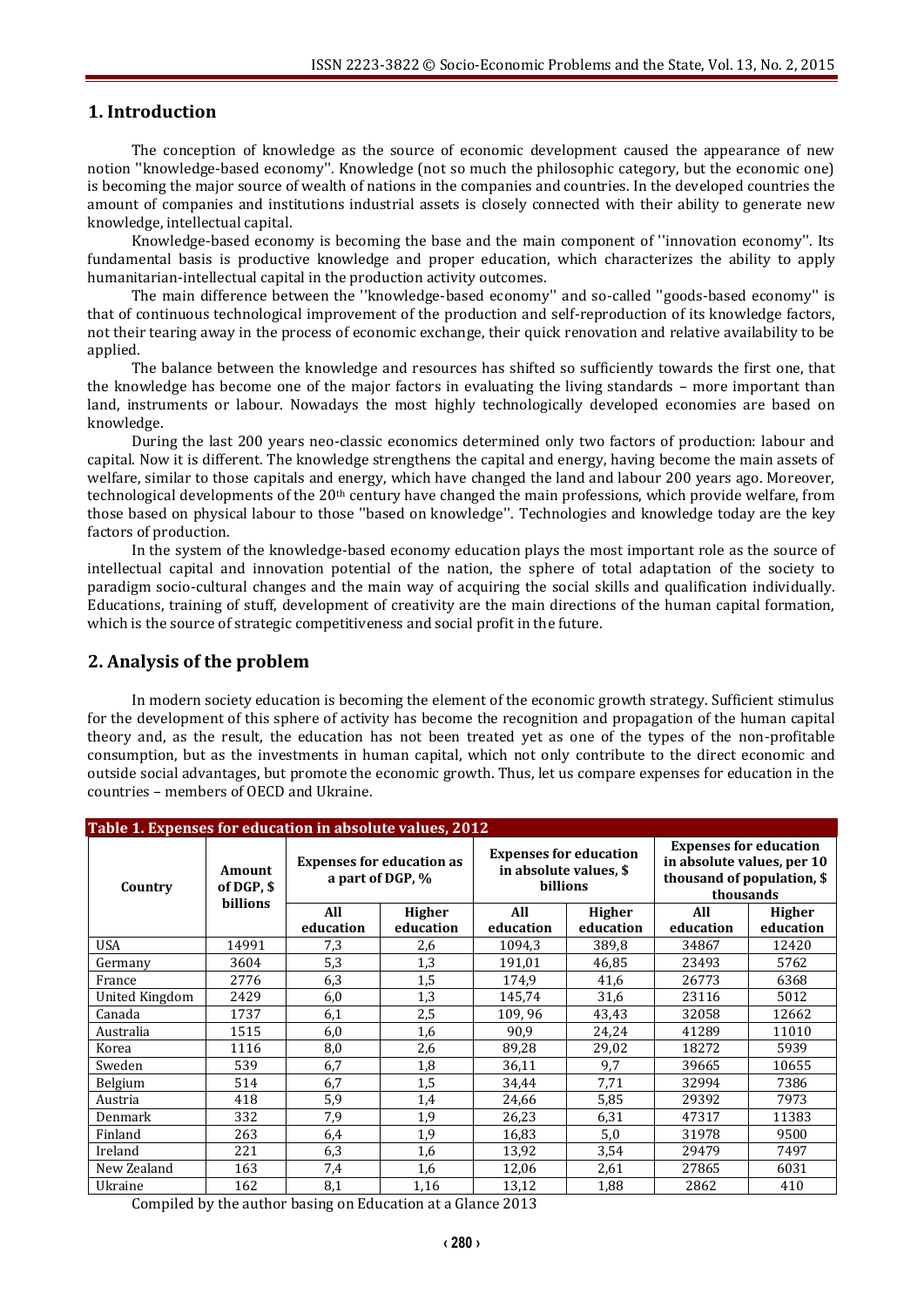As it is seen from Table 1, the financing of education in Ukraine, higher education in particular, leaves much to be desired. Although, relating to DGP the value is rather high (8,1 %), in terms of money the expenses for education are 13 billion dollars, for higher education 1,88 billion dollars in particular. If the expenses for 10000 of population are taken into account, one could not console himself. Totally Ukraine spends for education 2862 thousand of dollars, 410 thousand of dollars for higher education. If we compare general expenses for education for 10000 of population, they are in 10 times higher in Austria, Ireland, Belgium, New Zealand, and in 15-20 times higher in Denmark, Australia, Canada, Sweden, USA. Those are the countries, which are the world leaders in economic and social development and their expenses for education can be treated as the strategic investment in the economy of their country.

On the Table 2 the dynamics of GDP in Ukraine, expenses for education, higher education in particular, are presented.

| Table 2. Dynamics of GDP and expenses of the total budget for education                                          |        |        |        |         |        |        |        |         |
|------------------------------------------------------------------------------------------------------------------|--------|--------|--------|---------|--------|--------|--------|---------|
| Data                                                                                                             | 2005   | 2006   | 2007   | 2008    | 2009   | 2010   | 2011   | 2012    |
| GDP, mln of doll                                                                                                 | 87416  | 107753 | 142719 | 187733  | 114168 | 135321 | 162759 | 176111  |
| Coefficient of GDP<br>growth (chain)                                                                             | 1,28   | 1,23   | 1,32   | 1,32    | 0,96   | 1,19   | 1,2    | 1,08    |
| General expenses<br>of the total budget<br>for education,<br>totally, mln of doll                                | 4951,9 | 6554,5 | 7722,9 | 12071,1 | 8228,9 | 9665,4 | 9875   | 11512,5 |
| for higher<br>education, mln of<br>doll                                                                          | 1571,1 | 1680,6 | 2231,2 | 3673,7  | 2620,8 | 3124,8 | 3327,5 | 3509,6  |
| General expenses<br>of the total budget<br>for education, in<br>% of GDP                                         | 5,7    | 6,1    | 5,4    | 6,4     | 7,2    | 7,1    | 6,1    | 6,5     |
| General expenses<br>of the total budget<br>for higher<br>education, in % of<br>GDP                               | 1,8    | 1,6    | 1,6    | 2,0     | 2,3    | 2,3    | 2,0    | 2,0     |
| Coefficients of the<br>growth of general<br>expenses of the<br>total budget for<br>education, totally<br>(chain) | 1,37   | 1,32   | 1,18   | 1,56    | 1,08   | 1,17   | 1,02   | 1,17    |
| Coefficients of the<br>growth of general<br>expenses of the<br>total budget for<br>higher education,<br>(chain)  | 1,36   | 1,07   | 1,33   | 1,65    | 1,13   | 1,19   | 1,06   | 1,05    |

Calculated by the authors according to the data of State Statistics Service of Ukraine

The results of the analyses of the higher education financing in Ukraine are somehow contradictory: if relative data are considered to be the base (the portion of expenses for higher education in % of GDP), the data on Ukraine correspond the situation in the developed countries, but if the absolute data are considered, Ukraine has sufficiently smaller expenses for financing of education as compared with developed countries.

But in spite of low GDP and insufficient financing the branch of the higher education and science is one of the spheres of economic activity, which still makes possible for Ukraine to stay in leading positions of the world rankings. In 2012 in the Global innovation index ranking Ukraine was the 63rd among 141 countries of the world, and the 60th among 125 countries in 2011. The factors, which specify the quality of innovation activity, are those, which characterize the level of the higher education development and situation in the sphere of investigations and developments. Thus, according to the data on the development of higher education Ukraine in 2012 is the 34<sup>th</sup> (39<sup>th</sup> in 2011), according to the data on the engagement in higher education studies is the 8<sup>th</sup>, according to the portion of graduates in scientific and engineering fields – is the  $19<sup>th</sup>$ .

According to the results of scientific investigation in 2012 Ukraine is on the  $30<sup>th</sup>$  place (40<sup>th</sup> in 2011), and, according to such factors as creation of new scientific knowledge, which are characterized by the number of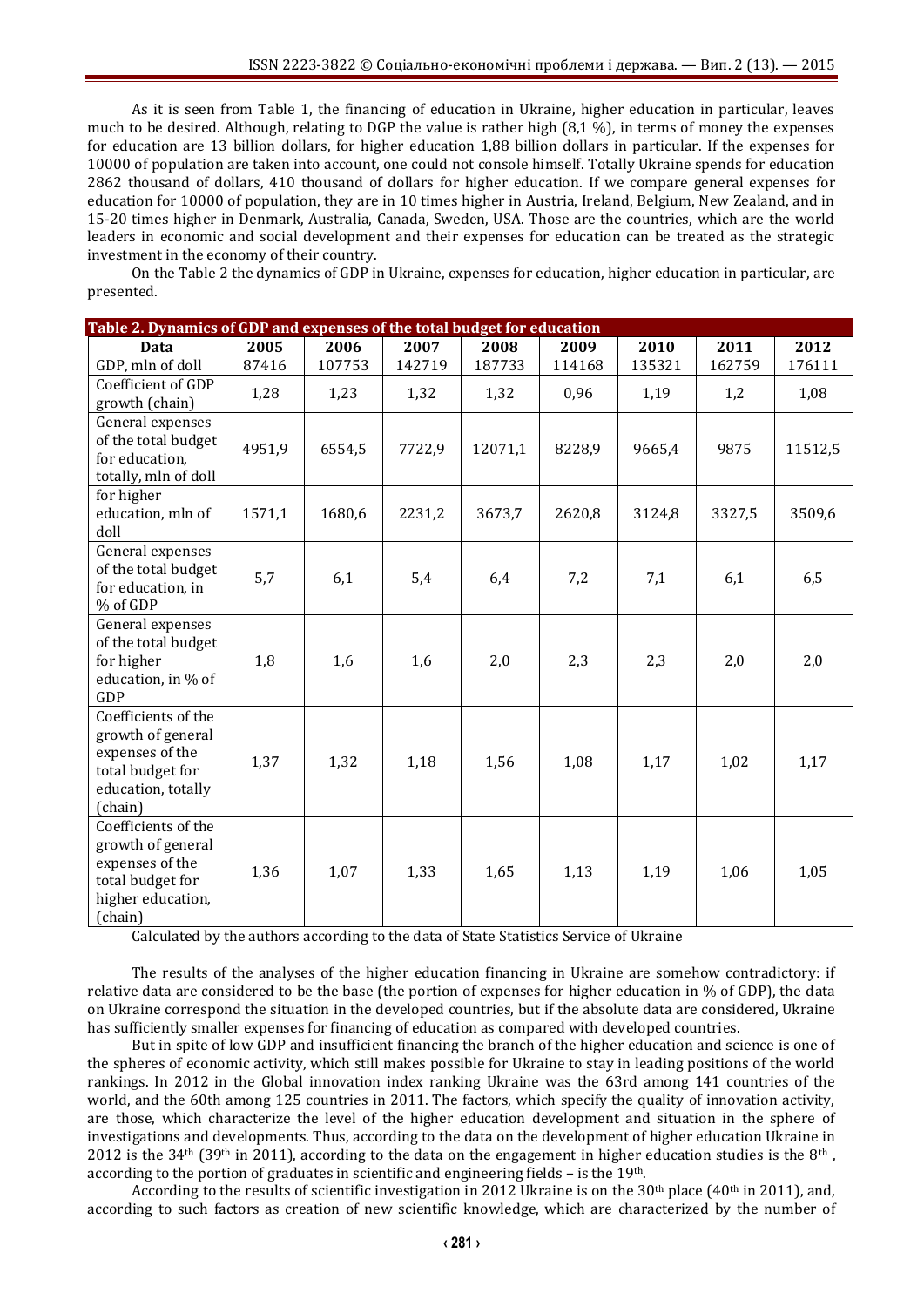patents and scientific articles - 21st place, spreading of knowledge – the 55th place, the effect of knowledge– the 66th place.

In the ranking of Global competitiveness' index in 2012-2013 Ukraine was on the 73rd place among 144 countries of the world (in 2012-2013 – 82<sup>nd</sup>), demonstrating its main competitive advantages – education and market content.

In some branches (mathematics, applied physics, chemistry, biotechnology, material studies, welding technology, protection and reinforced coating technology, space engineering, etc) our science is rival enough. Investigations and developments of scientists of Ukraine are in great demand, which is confirmed by the proposals of foreign offerers and is over 20% of general financing of scientific-investigation and experimentaldesign activity. The science of Ukraine is capable to provide international scientific-technological and innovation cooperation.

In gross value added (GVA), created in 2012 by the country, the specific value of education was 6,2% (9,4 bill doll), which is two times higher, than that in construction engineering. During last years the amount of GVA in the field of education is approaching the data in mining industry (10,4 bill doll in 2012).

In spite of such achievements Ukraine higher educational institutions are still the most unprestigeous in the world. According to the QS World University rankings 2014/2015, Kiyv National University named after Taras Shevchenko (421- 430 place) and Kharkiv National University named after V. N. Karasin (481- 490 place) are in 500-top.

Contradictory processes, which have place in the sphere of higher education of Ukraine, are caused by special reasons. Some most specific problems, the Ukraine Universities deal with, can be named:

The first group of problems the sphere of education deals with is: great number of higher educational institutions, misrepresented competition, relative assessment criteria, demographic crisis, lack of students, and transfer-students to neighboring countries, etc.

There are more than 800 higher educational institutions in Ukraine, 250 of which are Universities. The number of higher educational institutions of the III – IV level of accreditation has increased from 149 (1990/91) to 345 (2011/12). Ukraine does not need to have such number of educational institutions that is why it is reasonable for the system of higher education and improvement of the quality of education to decrease the number of such institutions.

On the contrary, in spite of the increase of the number of institutions, the enrollment in them decreases from year to year. It is confirmed by the figures presented on table 3.

| Table 3. Number of students enrolled in higher educational institutions of Ukraine |                                                                 |         |         |         |         |         |         |         |
|------------------------------------------------------------------------------------|-----------------------------------------------------------------|---------|---------|---------|---------|---------|---------|---------|
|                                                                                    | Higher educational institutions of I-IV levels of accreditation |         |         |         |         |         |         |         |
| Data                                                                               | 1995/96                                                         | 2000/01 | 2005/06 | 2007/08 | 2008/09 | 2009/10 | 2010/11 | 2011/12 |
| Number of<br>students                                                              |                                                                 |         |         |         |         |         |         |         |
| enrolled,                                                                          | 1540498                                                         | 1930945 | 2709161 | 2813798 | 2763873 | 2599426 | 2491288 | 2311557 |
| person totally                                                                     |                                                                 |         |         |         |         |         |         |         |
| Number of<br>students<br>admitted.<br>person totally                               | 395638                                                          | 536436  | 672257  | 633746  | 539614  | 463911  | 521114  | 419616  |
| Number of<br>graduates,<br>person totally                                          | 339114                                                          | 422227  | 515055  | 602662  | 623258  | 642056  | 654670  | 626549  |
| Number of<br>students, per<br>$10000$ of<br>population                             | 300                                                             | 392     | 578     | 606     | 599     | 566     | 544     | 507     |

Calculated by the authors according to the data of State Statistics Service of Ukraine

As it is seen from Table 3 since academic year 2008/09 the number of graduates from the higher educational institutions has exceeded greatly the number of those enrolled in the first year of study. It could not be expected in Ukraine earlier. Since that year the drop of number of students per 10 000 of population can be noticed. This phenomenon is caused by the demographic crises. Demographic crises in Ukraine, which was the result of sharp drop of newborns, results now in small number of school-leavers, who are the applicants of the higher educational institutions. In Fig.1 the interrelation of these processes are presented.

In the left Figure the dynamics of newborns number in 1990-2010 is presented, in the right Figure - the dynamics of the number of school-leavers in the full time studies with the span of 17 years. In Fig.1 the direct dependence between the number of newborns and the number of school-leavers in 17 years is clearly seen.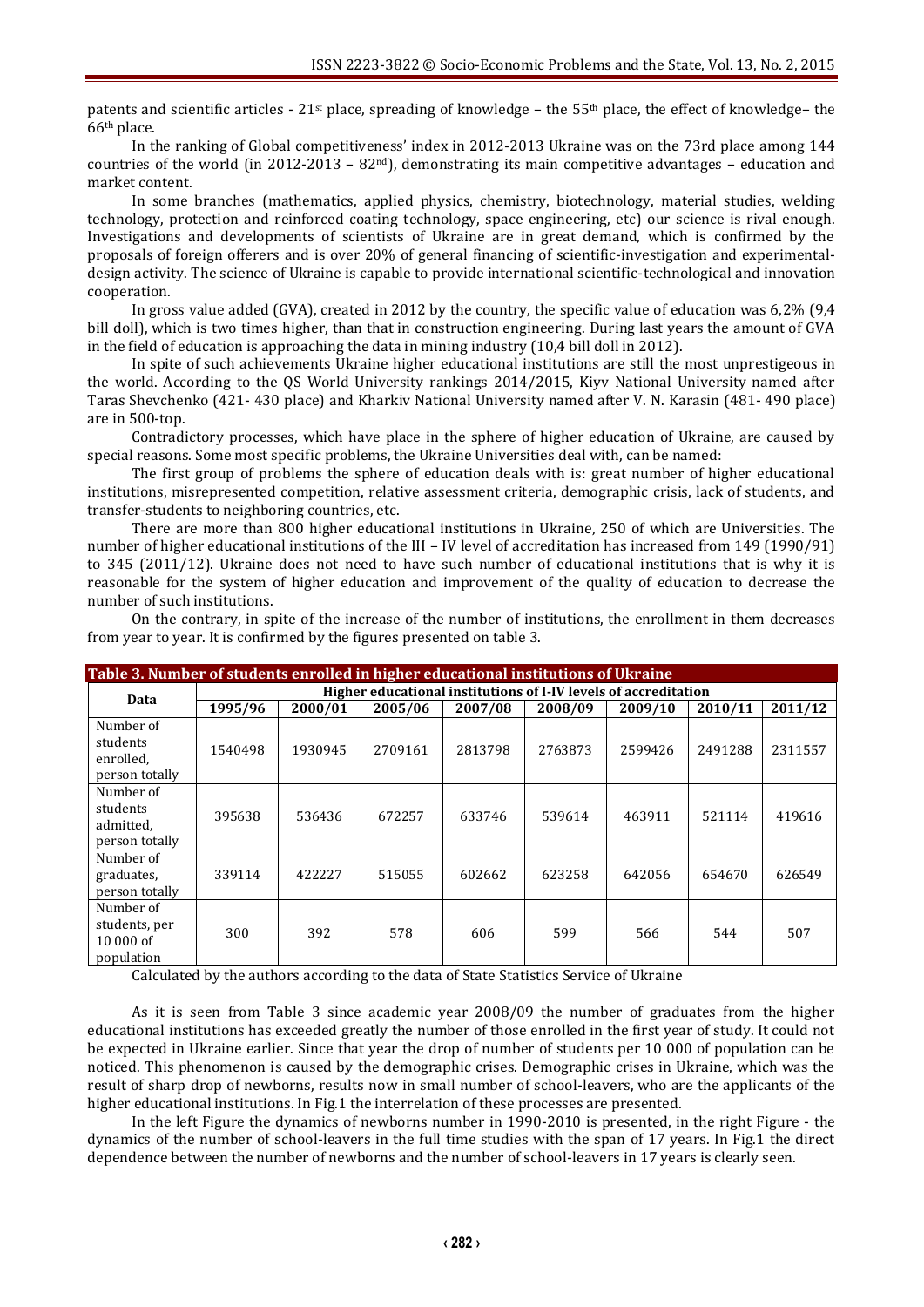

**Figure 1. Interrelation between the number of newborns and of school-leavers**

If we take into account that in 2014, the University enter those born in 1997, dramatic situation can not be considered the worst. It can be expected not earlier than in 2017.

Besides demographic crises the disadvantages consequences for the higher educational institutions of Ukraine are caused by the neighboring countries, which attract our school-leavers. According to the results of 2012/13 the leaders are: Poland, Germany, Russia, USA, Czech Republic, Italy, Spain, France, Canada, Australia, and Great Britain.

| Table 4. Number of Ukrainian student abroad (full-time studies) |               |           |           |           |           |  |  |  |
|-----------------------------------------------------------------|---------------|-----------|-----------|-----------|-----------|--|--|--|
| Country                                                         | Academic year |           |           |           |           |  |  |  |
|                                                                 | 2008-2009     | 2009-2010 | 2010-2011 | 2011-2012 | 2012-2013 |  |  |  |
| Germany                                                         | 8557          | 8818      | 8830      | 8929      | 9044      |  |  |  |
| Russia                                                          | 4236          | 4055      | 4919      | 4644      | 4644      |  |  |  |
| Poland                                                          | 2831          | 3499      | 4879      | 6321      | 9620      |  |  |  |
| <b>USA</b>                                                      | 1716          | 1727      | 1583      | 1535      | 1490      |  |  |  |
| France                                                          | 1349          | 1388      | 1447      | 1482      | 1282      |  |  |  |
| Czech Republic                                                  | 1046          | 1364      | 1456      | 1647      | 1782      |  |  |  |
| Hungary                                                         | 829           | 896       | 862       | 763       | 803       |  |  |  |
| Italy                                                           | 800           | 1043      | 1314      | 1556      | 1727      |  |  |  |
| Austria                                                         | 739           | 855       | 926       | 1055      | 1249      |  |  |  |
| Australia                                                       | 614           | 636       | 721       | 692       | 636       |  |  |  |
| Spain                                                           | 558           | 641       | 840       | 1114      | 1323      |  |  |  |
| <b>United Kingdom</b>                                           | 535           | 605       | 670       | 825       | 905       |  |  |  |
| Canada                                                          | 470           | 606       | 655       | 760       | 1097      |  |  |  |
| <b>Bulgaria</b>                                                 | 275           | 296       | 333       | 367       | 411       |  |  |  |
| Switzerland                                                     | 292           | 318       | 336       | 358       | 371       |  |  |  |
| Sweden                                                          | 259           | 254       | 430       | 419       | 291       |  |  |  |
| Turkey                                                          | 209           | 198       | 208       | 232       | 282       |  |  |  |
| Latvia                                                          | 61            | 259       | 214       | 183       | 188       |  |  |  |
| Finland                                                         | 114           | 123       | 145       | 180       | 178       |  |  |  |
| Moldova                                                         | 271           | 235       | 202       | 157       | 165       |  |  |  |
| <b>Belarus</b>                                                  | 186           | 182       | 180       | 181       | 152       |  |  |  |
| Netherlands                                                     | 89            | 83        | 99        | 100       | 106       |  |  |  |
| <b>Total</b>                                                    | 26036         | 28081     | 31249     | 33500     | 37746     |  |  |  |

Calculated by the authors according to the data of State Statistics Service of Ukraine

As it is seen from Table 4 the number of Ukrainian student abroad increases annually. The main task of the higher educational institutions today is teaching students and training highly-qualified specialists, which are in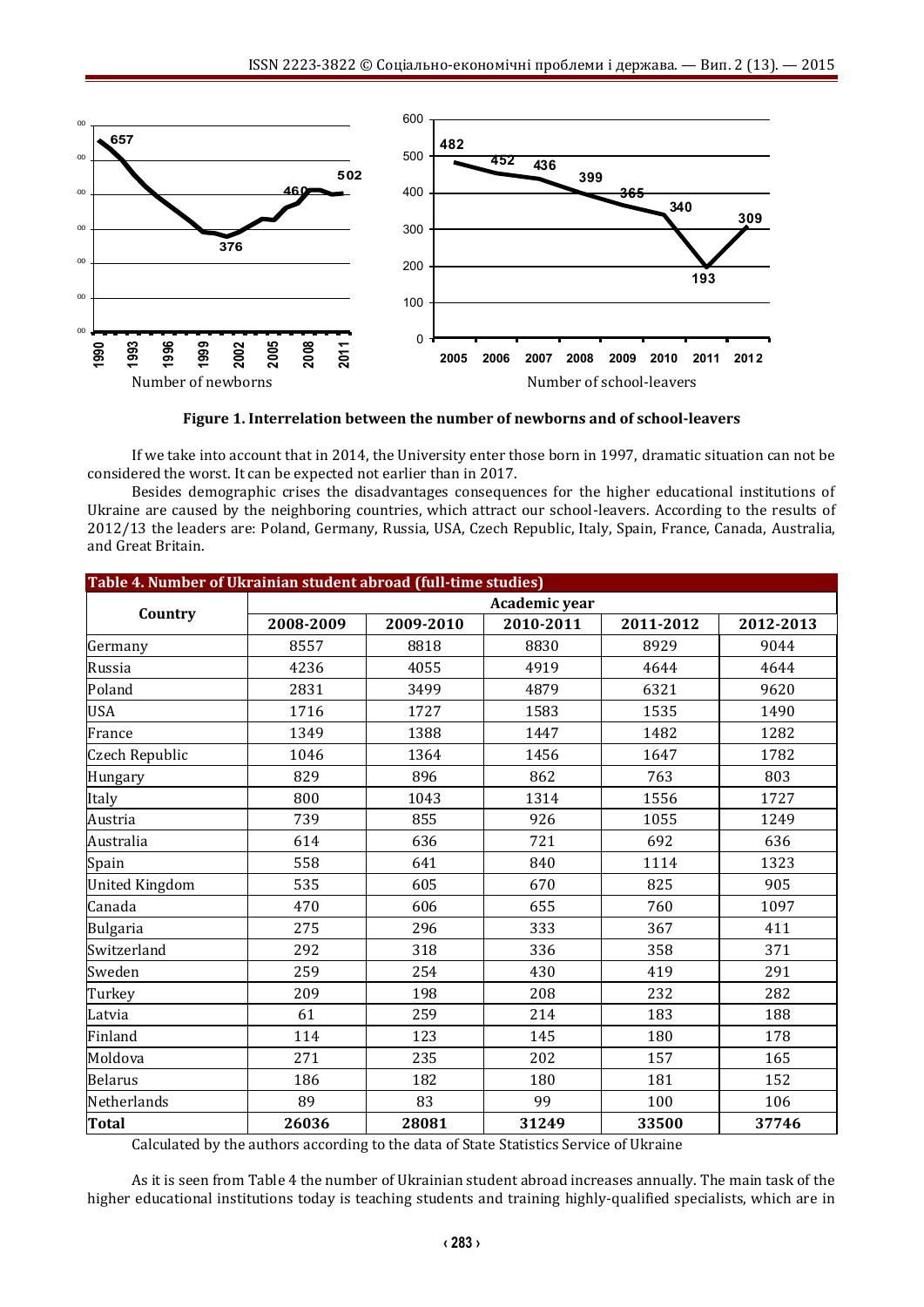great demand in the labor market. So, Ukraine looses its human capital and the system of higher education obtains less funds in the form of education fee, which our students would pay, if they studied in Ukraine.

2) The second group of problems the sphere of education deals with now is the branch of science – lack of investigation commercialization, the gap between fundamental and applied investigations, lack of orders because of undeveloped innovation activity. Nowadays there is a great gap between the science and real industrial process at the enterprises, which is testified by the data on Table 5.

| Table 5. Application of innovations at the industrial enterprises of Ukraine |                                                                                  |                                                  |                                                           |                                               |                                        |                                                                                       |  |  |  |
|------------------------------------------------------------------------------|----------------------------------------------------------------------------------|--------------------------------------------------|-----------------------------------------------------------|-----------------------------------------------|----------------------------------------|---------------------------------------------------------------------------------------|--|--|--|
| Year                                                                         | Specific value of<br>enterprises, which<br>applied innovations,<br>$\frac{0}{0}$ | <b>New</b><br>technological<br>processes applied | In small-waste<br>process;<br>resource-<br>saving process | Innovation<br>products put<br>into production | Among them<br>new type of<br>machinery | Specific value<br>of sold<br>innovation<br>products in the<br>industrial<br>volume, % |  |  |  |
| 2003                                                                         | 11,5                                                                             | 1482                                             | 606                                                       | 7416                                          | 710                                    | 5,6                                                                                   |  |  |  |
| 2004                                                                         | 10,0                                                                             | 1727                                             | 645                                                       | 3978                                          | 769                                    | 5,8                                                                                   |  |  |  |
| 2005                                                                         | 8,2                                                                              | 1808                                             | 690                                                       | 3152                                          | 657                                    | 6,5                                                                                   |  |  |  |
| 2006                                                                         | 10,0                                                                             | 1145                                             | 424                                                       | 2408                                          | 786                                    | 6,7                                                                                   |  |  |  |
| 2007                                                                         | 11,5                                                                             | 1419                                             | 634                                                       | 2526                                          | 881                                    | 6,7                                                                                   |  |  |  |
| 2008                                                                         | 10,8                                                                             | 1647                                             | 680                                                       | 2446                                          | 758                                    | 5,9                                                                                   |  |  |  |
| 2009                                                                         | 10,7                                                                             | 1893                                             | 753                                                       | 2685                                          | 641                                    | 4,8                                                                                   |  |  |  |
| 2010                                                                         | 11,5                                                                             | 2043                                             | 479                                                       | 2408                                          | 663                                    | 3,8                                                                                   |  |  |  |
| 2011                                                                         | 12,8                                                                             | 2510                                             | 517                                                       | 3238                                          | 897                                    | 3,8                                                                                   |  |  |  |
| 2012                                                                         | 13,6                                                                             | 2188                                             | 554                                                       | 3403                                          | 942                                    | 3,3                                                                                   |  |  |  |
| 2013                                                                         | 13,6                                                                             | 1576                                             | 502                                                       | 3138                                          | 809                                    | 3,3                                                                                   |  |  |  |

Calculated by the authors according to the data of State Statistics Service of Ukraine

As it is seen from Table 5, only 13,6% of national enterprises were applying innovations for last two years, all previous years this portion was smaller. Thus national science has large potential consuming market for application of scientific development and it covers 86,4% of national enterprises.

3) The next group of problems the higher educational institutions deal with is the bureaucracy of administration and the variety of possibilities to influence on the universities while manipulating by the restricting and regulation procedures.

The higher educational institutions of Ukraine are special subjects of management. Most Ukrainian educational institutions possess great land resources, hostels, machinery, recreation institutions, etc. But most of them are the state property, that is why all their assets are of the state property too, that is why there are some restrictions as to their management by the state. The administration of the institutions is not allowed to make arrangements.

Results and Discussion. All groups of problems mentioned above, which the higher educational institutions deal with, cause the worsening of their financial situation and result in the disadvantage of the national science and education.

Nowadays they need some additional financial resources. Financial resources invested in the higher education must be treated not only as expenses, but as the investments too.

Such investments in the sphere of education have proved to be correct, because the reversible effect is seen. These are those countries, which are the leaders in the amount of GDP in the world. That is, the investments in education are justified for both the country and the individual, and the rates of profit are different for different countries, which are testified by the data on Table 6.

| Table 6. Profit rate for a person with University degree |               |                                                                                                     |                                                                          |                |  |  |  |  |
|----------------------------------------------------------|---------------|-----------------------------------------------------------------------------------------------------|--------------------------------------------------------------------------|----------------|--|--|--|--|
| Country                                                  |               | Profit rate, when a person took University<br>degree after completion of the secondary<br>school, % | Profit rate, when a person took University<br>degree at the age of 40, % |                |  |  |  |  |
|                                                          | for the state | for the person                                                                                      | for the state                                                            | for the person |  |  |  |  |
| Belgium                                                  | 15,0          | 12,98                                                                                               | 10,0                                                                     | 24,08          |  |  |  |  |
| United Kingdom                                           | 14,9          | 18,21                                                                                               | 7,4                                                                      | 13,16          |  |  |  |  |
| Denmark                                                  | 7,4           | 8,21                                                                                                | 2,2                                                                      | 11,30          |  |  |  |  |
| Korea                                                    | 15,5          | 13,56                                                                                               | 12,3                                                                     | 21,34          |  |  |  |  |
| Norway                                                   | 9,7           | 13,89                                                                                               | 4,4                                                                      | 15,77          |  |  |  |  |
| <b>USA</b>                                               | 13,6          | 13,73                                                                                               | 7,8                                                                      | 11,33          |  |  |  |  |
| Hungary                                                  | 15,9          | 18,79                                                                                               | 12,5                                                                     | 22,23          |  |  |  |  |
| Finland                                                  | 12,4          | 16,33                                                                                               | 9,7                                                                      | 14,74          |  |  |  |  |
| Switzerland                                              | 6,1           | 9,90                                                                                                | $-0.4$                                                                   | 15,77          |  |  |  |  |
| Sweden                                                   | 6,9           | 8,57                                                                                                | 2,7                                                                      | 9,33           |  |  |  |  |

Compiled by the author basing on (Education at a Glance 2012)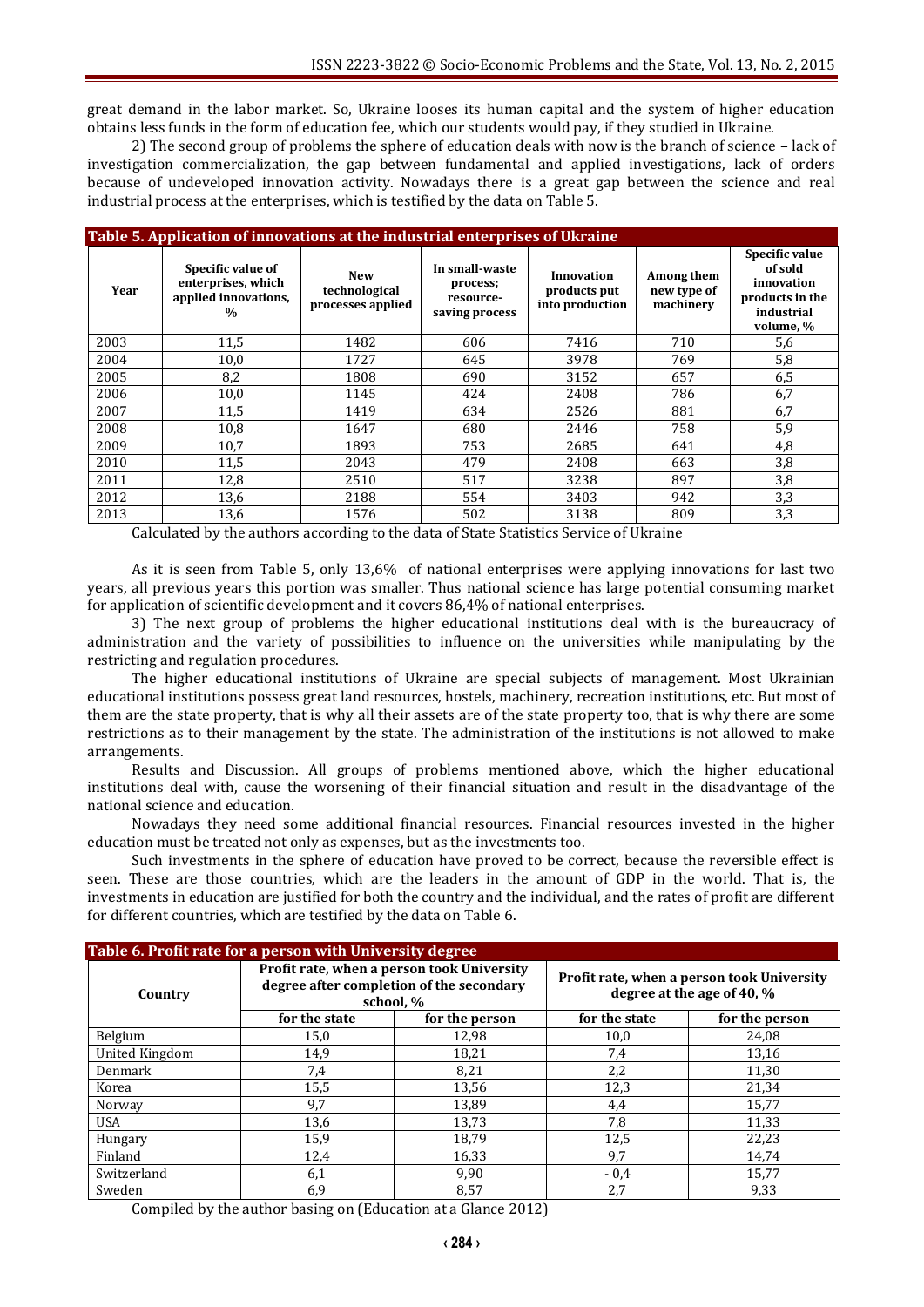While analyzing the data from Table 6 it should be stressed, that the profit rate from the investments in education is high enough for both the country and the individual. In some cases it exceeds the average profit rate for the industrial enterprises. Such type of investments is reasonable in all aspects, as they always contribute to economic and social advantages.

### **3. Conclusion**

Knowledge, as the result of educational activity, are transformed into technologies and products of the science-based production, promote the increase of labour efficiency, decrease the material and energyconsuming, raise the competitiveness of the social production, accelerate the rate of accumulation of the social profit, changing the motivation of the labour activity, thus being the factor of post-industrial economic growth. Intellectual capital is able to bring the highest profit for every unit of additional investment, providing not only the high profitableness of the production and reliable competitive advantages in the world markets, but creating the background of the strategic profit for innovative investments.

So, the system of higher education is very important for future economic development of Ukraine. But it doesn't have enough financial resources for successful existence.

To solve the problem of financial support of the higher educational institutions of Ukraine by the extension method is impossible because of the contemporary situation in the country, decrease of the budget and the number of newborns and the number of higher institutions applicants accordingly.

All this results in looking for the intensive means of financial support of the higher educational institutions, the most important of which can be financial diversification and broadening of the institution autonomy.

Transition to financial diversification means searching for new sources of financial resources. Universities of Ukraine have the list of services, according to which they can earn money. But the University's revenues are considered the budget funds and Universities can't spend them on their own. Paid services of universities are very limited. It is banned to invest them in business. Financial activity of universities is very primitive - obtaining funds from the budget and spending them according to budget classification of expenditures. In the conditions of financial resources lack, universities must be allowed to spend them in own business and investments.

Within the diversification process the higher educational institutions must pay special attention to:

– broadening of the types of institutions financial-economic activity;

– providing honest competition in the institutions activity, basing on the quality of knowledge and not on the protection of the Ministry;

– commercialization of the scientific investigations and development of the innovation sphere of the institutions;

– broadening and improvement of the marketing activity;

– banning of restrictions for the institution assets management.

Financial diversification is impossible without decentralization of management and autonomy of Universities of Ukraine. For business and investment activities Universities have to obtain autonomy and decentralization of management. The Ministry of Education doesn't see and know true economic situation in certain university. More over, Ukrainian Universities need professional financial managers for managing of their financial recourses. Finance in Ukraine universities is run mostly by people, who do not have economic training, they are known scientists in their field, but they do not have any experience in financial management. We must change all structure of financial management in our universities. With this in mind we propose to improve the management of the institutions financial resources, which is shown in Fig. 2.



**Figure 2. Proposed model of Ukrainian universities financial resources management**